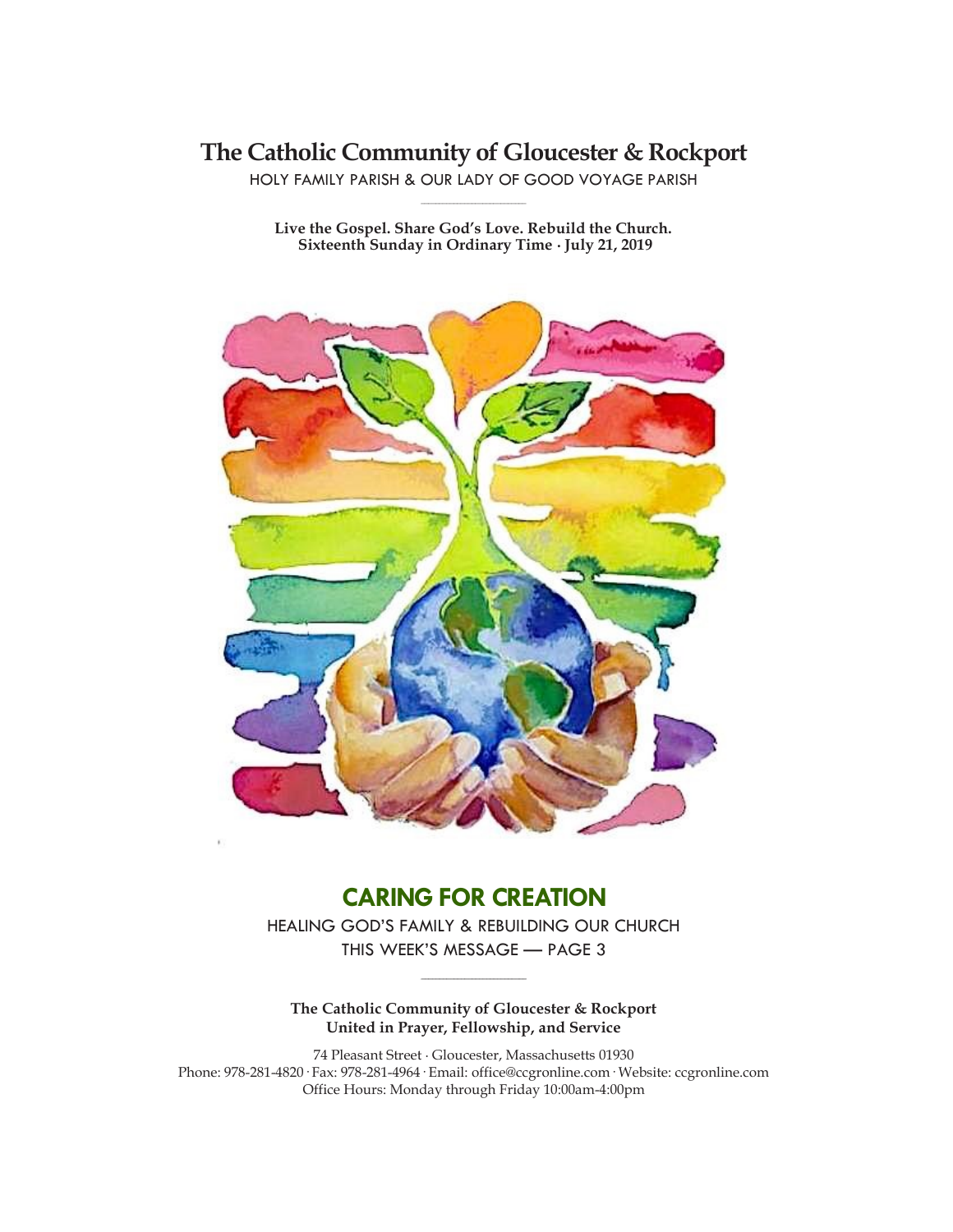# **CARING FOR CREATION**



**\_\_\_\_\_\_\_\_\_\_\_\_\_\_\_\_\_\_\_\_\_**

# **Praying with Pope Francis**

#### A PRAYER FOR EARTH: OUR COMMON HOME

All powerful God, you are present in the whole universe and in the smallest of your creatures. You embrace with your tenderness all that exists. Pour out upon us the power of your love, so that we may protect life and beauty.

Fill us with peace, so that we may live as brothers and sisters, harming no one. O God of the poor, help us to rescue the abandoned and forgotten of this earth, who are so precious in your eyes.

Bring healing to our lives, so that we may protect the world and not prey on it, so that we may sow beauty, not pollution and destruction. Touch the hearts of those who look only for profit at the expense of the poor of this earth.

Teach us to discover the worth of all living things, to be filled with awe and contemplation, to recognize that we are united with every creature as we journey toward your infinite light.

We thank you for being with us each day. Encourage us, we pray, in our struggle for justice, love, and peace.

We ask this through our Lord Jesus Christ, your Son, who lives and reigns with you and the Holy Spirit, one God forever and ever. Amen.

#### **LAUDATO SI**

ON CARE FOR OUR COMMON HOME **Watch a short video or read the encyclical on our website!** Click the link: ccgronline.com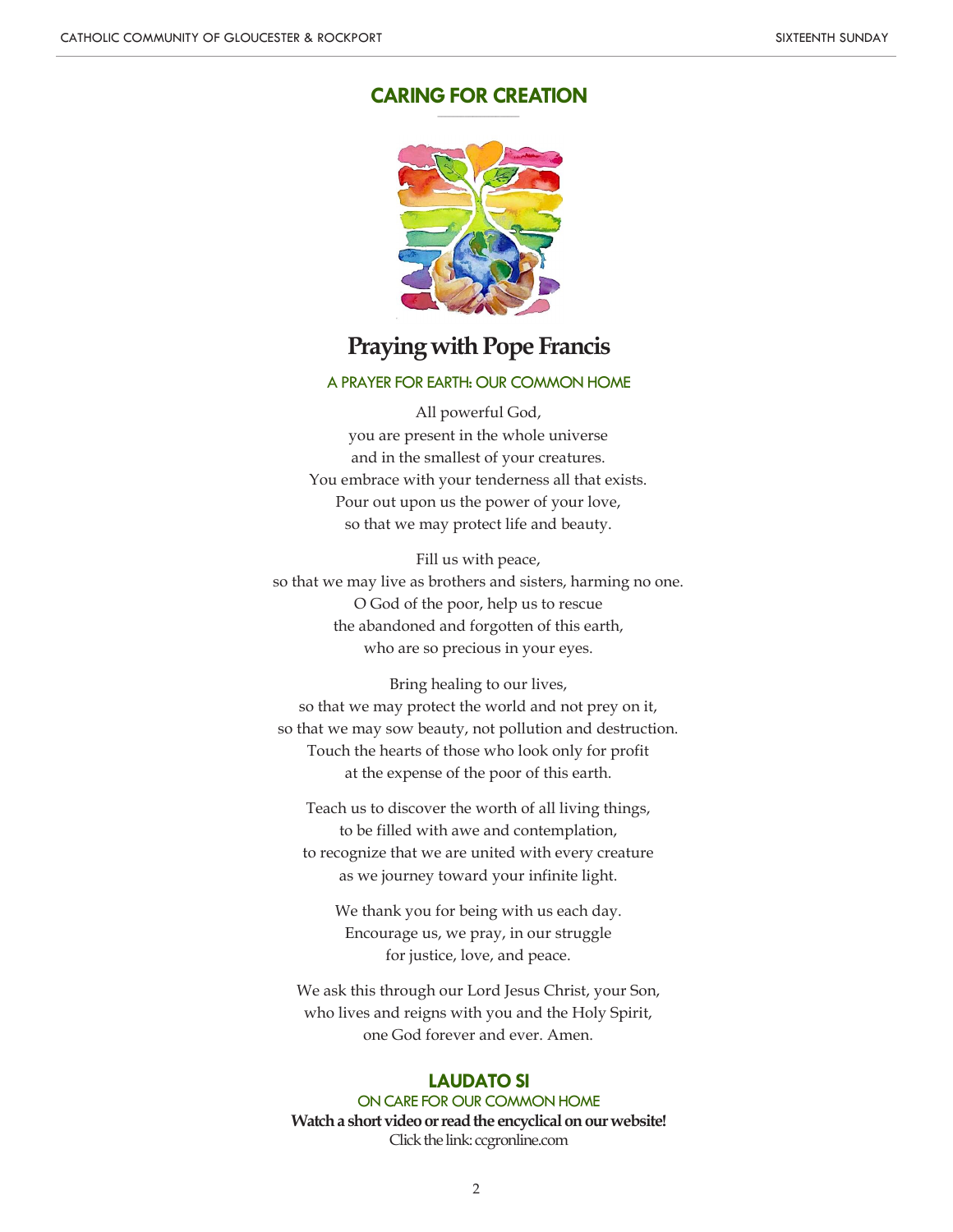#### **THIS WEEK'S MESSAGE \_\_\_\_\_\_\_\_\_\_\_\_\_\_\_\_\_\_\_\_\_**

# **Caring for Creation**

## BY KATHY COFFEY

If we were to add a commandment reflecting the call to God's people in our century, this might top the list of priorities: "You shall reverence the earth." People have long delighted in the beautiful surroundings for the human journey. But for the first time in our history, our planet is gravely threatened. While this commandment is not one of the official ten commandments, we have a long tradition of respect for God's creation. The Book of Genesis shows God lovingly shaping the solar system, oceans, lands, vegetation, and animals in a crescendo that leads to humanity. When God gives humans "dominion" over other creatures, the implication is wise stewardship rather than blatant exploitation.

Many psalms are suffused with an appreciation of nature. Psalm 96 personifies the natural world praising God: "Let the heavens be glad and the earth rejoice; let the sea and what fills it resound; let the plains be joyful and all that is in them. Then let all the trees of the forest rejoice before the Lord (Psalm 96: 11-13)." Likewise, Saint Francis of Assisi's Canticle of the Creatures is an outburst of joy in the sun and the moon. Saint Clare reminded her congregation to "praise God" when they saw "beautiful trees, flowers, and bushes." Both saints traveled lightly. Their commitment to poverty translates into the slogan of today's environmentally conscious people: "Buy less stuff."

Each week, Catholics celebrate the Eucharist, whose root word means "to receive well." Our [daily] and weekend celebrations should spill into a life of receiving well, especially the earth's many gifts: food that energizes our bodies, [along with] the sights of mountains, streams, stars, or sunsets that feed our spirits. As Rachel Carson writes in *Silent Spring*, the absence of birdsong with all it represents would make our environment eerily quiet and rob the soul of sustenance. With such a rich tradition of respecting the earth, we Christians should naturally take practical steps to reduce our carbon emissions and hence, climate change. The scientific community agrees that we can take steps to save the planet now, to prevent our grandchildren from asking: "Why didn't they act when they could?"

Warning signs are clear. The polar ice caps are melting fast because dangerous gases trap the sun's heat. The average car driven 10,000 miles per year releases 5.5 tons of carbon dioxide into the atmosphere. In *Animal, Vegetable, Miracle*, Barbara Kingslover points out that our children will have shorter lifespans than us because of their junk food, obesity, and poor quality of air and water. We know how to solve this problem. Apologies to those who know these steps already, but for those who do not: Use energy-efficient light bulbs and appliances. Drive a hybrid car. Walk or bike when possible. Recycle. Turn down the thermostat. Plant trees.

Hopeful signs of community awareness and cooperation abound. More than one thousand American mayors have signed the Climate Protection Agreement to reduce carbon emissions in their cities. Many companies, churches, schools, and homes are committed to going green. "Oikos", which is the Greek word for "household" (the root for ecology, ecumenical, and economy) underscores the link between our individual households and God's house, creation. In her novel, *Animal Dreams*, Barbara Kingslover records a conversation with a native American who explains that God lets us live in this house and that we should send a note of thanks just as we would after being anyone's guest: "We appreciate the rain, we appreciate the sun...Sorry if we messed up anything. Thanks for letting us sleep on your couch." Reverencing the earth is an active way to express our thanks!

*Kathy Coffey is an author, retreat leader, and university lecturer.*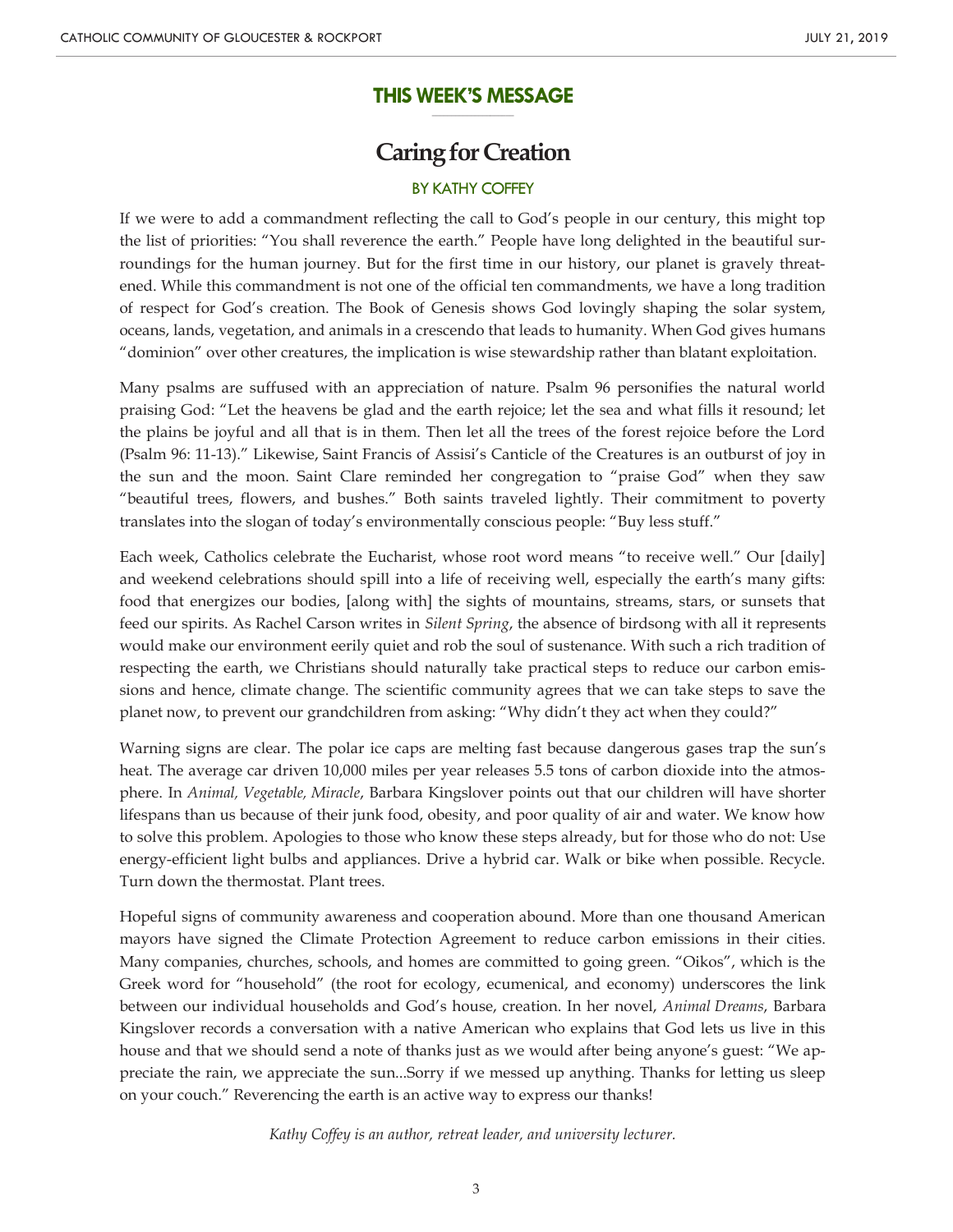#### **SHARING GOD'S LOVE \_\_\_\_\_\_\_\_\_\_\_\_\_\_\_\_\_\_\_\_**



# YOUTH FAITH FORMATION SPECIAL PROGRAM **SUNDAY MORNING** with **POPE FRANCIS** AUGUST 4TH & AUGUST 18TH - BEGINS AT 9:30AM

The Catholic Community of Gloucester & Rockport is pleased to announce that all children (ages 5 through 11) and their families are invited to join us for "Sunday Morning with Pope Francis" on August 4th and August 18th beginning at 9:30am in Our Lady of Good Voyage Church. During these mornings of prayer, learning, fun, and fellowship, our young disciples will learn from Pope Francis about the journey of faith through active and engaged participation in games, music, and craft projects.

This special youth faith formation program will begin in Our Lady's School where Betsy Works and a team of volunteers will lead a faith-filled and fun-filled morning of activities, learning, and good times with friends both old and new. After the morning session, Betsy and our volunteers will bring the children to Our Lady's Church for Mass at 11:45am. All parents, grandparents, godparents, and guardians are encouraged to join us!

The tuition for this innovative youth faith formation program is just \$30 per child for both Sundays. Scholarships are available for families that cannot afford tuition. Adults and older children (ages 12 and up) are welcome to join us as volunteers! Registration forms are available at ccgronline.com/formation. For more information, please contact Betsy Works at bworks@ccgronline.com or 978-281-4820. Please join us! Spread the word! All are invited! All are welcome!

## **CAMPS: CHRIST AS MY PERSONAL SAVIOR Christian Summer Camp· Begins August 5th**

CAMPS (Christ As My Personal Savior) is a summer camp experience for high school students that seeks to bring young disciples closer to Jesus; to share the Good News that our Christian community is both formed and lived; and to inspire faith formation and spiritual growth. This summer from August 5th through August 10th, more than 300 campers will gather at Lakeside Campsite in Pittsfield, Massachusetts for games and sports, campfires and music, spiritual talks and faith sharing. CAMPS can be a life-changing experience for high school students! For more information, please contact Al Mitchell at 978-879-3655 or albiemitchell@me.com; or visit their website at campsministry.com. Scholarships are available!

#### **PRAYER, FELLOWSHIP, AND SERVICE \_\_\_\_\_\_\_\_\_\_\_\_\_\_\_\_\_\_\_\_**

# **SUMMER CARILLON RECITALS An Our Lady of Good Voyage Tradition Saturday Afternoons at 5:15pm**

An annual tradition returns this summer to Our Lady of Good Voyage Parish! Our Summer Carillon Recitals are scheduled to begin on Saturday, August 3rd at 5:15pm (rain or shine). Once again, LuAnn Pallazola, our very talented organist-keyboardist has prepared programs that include familiar classical and international pieces, popular hymns and songs, patriotic melodies, and even selections especially for kids!

Installed in 1922, the carillon bells in Our Lady of Good Voyage Church were the first toned set of carillon bells in the United States. Although our bells can be heard from blocks away, the sound is best near the church. This summer, carillon recitals are also scheduled for the following Saturday afternoons at 5:15pm: August 10th, August 17th, August 24th, and August 31st.

For more information about these special programs, please contact LuAnn Pallazola at 978-281-4820 or lpallazola@gmail.com. Our Summer Carillon Recitals are free and open to the public! So, bring a coffee or cold drink! Enjoy this wonderful summer tradition! Don't forget that Mass begins at 6:00pm! Please join us! Spread the word! Bring your family! All are invited! All are welcome!

### **CARE FOR OUR COMMON HOME Reminder About Smoking & Litter**

All parishioners, friends, and visitors are reminded that smoking is prohibited both inside and outside of all buildings at both Holy Family Parish and Our Lady of Good Voyage Parish. If you choose to smoke off-site, then please dispose of your ashes, butts, and all other forms of trash in an appropriate receptacle (not on our lawns, parking lots, or sidewalks). Let's work together to care for our common home! Let's keep Gloucester & Rockport beautiful! Thank you! Peace and blessings! — Father Jim

## **OUR WEEKLY NEWSLETTER Keep it. Share it. Rebuild the Church.**

We work hard to create a weekly newsletter that informs, inspires, and instructs our readers about some aspect of the Christian life and about what's happening in the Catholic Community of Gloucester & Rockport. We are grateful for your positive feedback, but please do not leave church without a newsletter! Bring it home! Reflect on the weekly message! Share it with your family and friends! Leave a copy at your doctor's office, barbershop, or coffee shop! Help us share God's love and rebuild our Church! Thank you! Peace and blessings! — Father Jim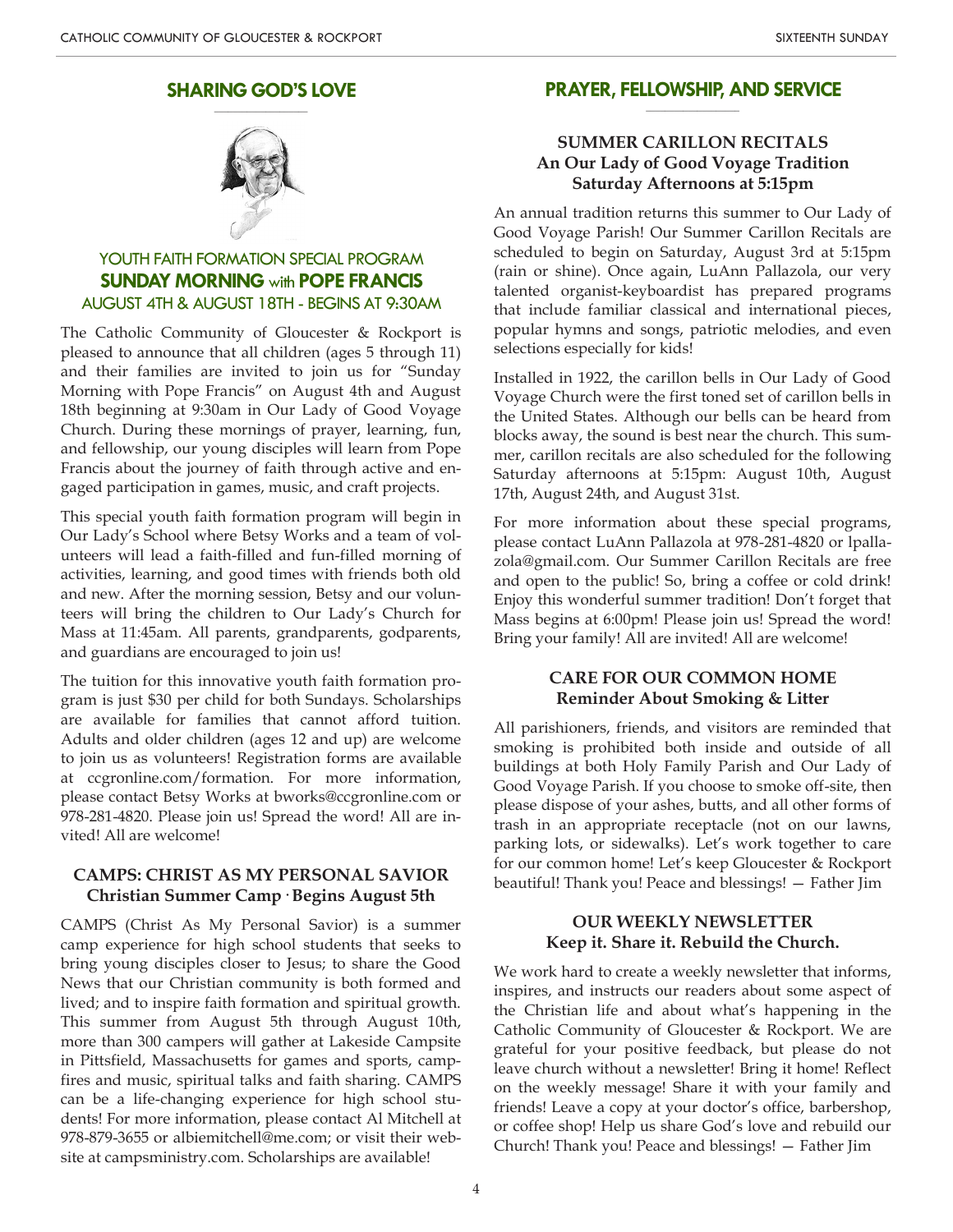#### **PRAYER, FELLOWSHIP, AND SERVICE \_\_\_\_\_\_\_\_\_\_\_\_\_\_\_\_\_\_\_\_**

# **SAINT VINCENT DE PAUL SOCIETY SPECIAL SECOND COLLECTION Weekend of July 27th & July 28th**

In the tradition of its founder and patron, the Society of Saint Vincent de Paul is a Roman Catholic lay fraternity that calls women and men to work together and grow spiritually by offering person-to-person service to those who are needy and suffering. Here are four important ways that you can help us help others:

First, all are asked to give generously to our special second collection during the weekend of Saturday, July 27th and Sunday, July 28th at all Masses in Holy Family Parish. Every dollar donated will support the good work of the Saint Vincent de Paul Society and its ongoing efforts to help families in need.

Second, all are encouraged to donate to our Food Pantry. Baskets (for boxed and/or canned non-perishable goods) can be found at the entrances to Saint Ann Church, Saint Joachim Church, and Our Lady of Good Voyage Church. Donations can also be brought to our parish office which is located at 74 Pleasant Street in Gloucester.

Third, all are invited to donate to our Clothes Closet. A drop-off bin is conveniently located in the parking lot in front of the Saint Ann School Building.

Finally, new members and volunteers are much needed and always most welcome! For more information about the Saint Vincent de Paul Society and its good work in our parish communities, please contact Barbara Frontiero at barbara.frontiero@gortons.com or leave a message at 978-281-4820. If you need assistance, please contact the Saint Vincent de Paul Society Hotline at 978-281-8672. Thank you for your generous support!

## **HOLY FAMILY PARISH ANNUAL CROWNING CEREMONY Sunday, July 28th at 8:15am Mass**

In celebration of the Feast of Saint Ann and Saint Joachim (July 26th), all are invited to join us for the Annual Crowning of Saint Ann and the Blessed Virgin Mary after our 8:15am Mass on Sunday, July 28th in Saint Ann Church. As a community united in prayer, fellowship, and service, let us unite our hearts and voices in praying for the intercession of our patrons: Saint Ann, pray for us! Saint Joachim, pray for us! For more information, please contact Mary Rubino at 978-281-0009. Please join us! Spread the word! All are invited! All are welcome!

#### **MORE NEWS & INFORMATION ONLINE!**

**Join us: ccgronline.com! Follow us on Twitter: @ccgronline!**

#### **REBUILDING THE CHURCH \_\_\_\_\_\_\_\_\_\_\_\_\_\_\_\_\_\_\_\_**



# MONTHLY MINI-RETREAT **SATURDAY MORNING** with **SAINT FRANCIS** SATURDAY, JULY 27TH AT 8:00AM

Founded in 2007 by Father Jim and Cliff Garvey after their first pilgrimage to Assisi and Rome, the Assisi Project is a Fellowship of Franciscans in Spirit with friends and followers in the United States, Canada, Africa, and Europe. Our mission is to help adults of all ages more faithfully live the Gospel of Christ and grow closer to the God's Holy Church through the inspiration and intercession of Saint Francis and Saint Clare of Assisi.

The Assisi Project meets on the last Saturday of every month in Our Lady of Good Voyage Church for Mass, formation, fellowship, and faith sharing. Our next "Saturday Morning with Saint Francis" is scheduled for July 27th beginning at 8:00am. This month, we will continue our study and discussion of the Franciscan Saints. In particular, we will focus on Saint Elizabeth of Portugal, who is venerated as a wife, mother, and peacemaker.

All parishioners, friends, and guests of the Catholic Community of Gloucester & Rockport are invited to join us this month and every month! You don't need to travel with us to be part of the Assisi Project! For more information about the Assisi Project and its good work in our parishes, please contact Cliff at cgarvey@ccgronline.com or 978-281-4820; or visit our website: assisiproject.com. Saint Francis of Assisi, pray for us! Saint Clare of Assisi, pray for us! Saint Anthony of Padua, pray for us! Our Lady of Angels, pray for us! Please join us! Spread the word! All are invited! All are welcome!

### **THE ASSISI PROJECT Need Prayers?**

Members of the Assisi Project range in age from 16 to 94; and we live in Holy Family Parish, Our Lady of Good Voyage Parish, throughout the United States, and also in Canada, Brazil, Italy, Spain, and Angola. Part of our work together is our prayer together. So, we pray every day for those who ask for our prayers all around the world. If you would like the Assisi Project to pray for you, your family, your special intention, or the soul of a deceased friend or loved one, please see Father Jim before or after any Mass; or contact Cliff Garvey at 978-281-4820 or cgarvey@ccgronline.com. May the Lord give you peace!